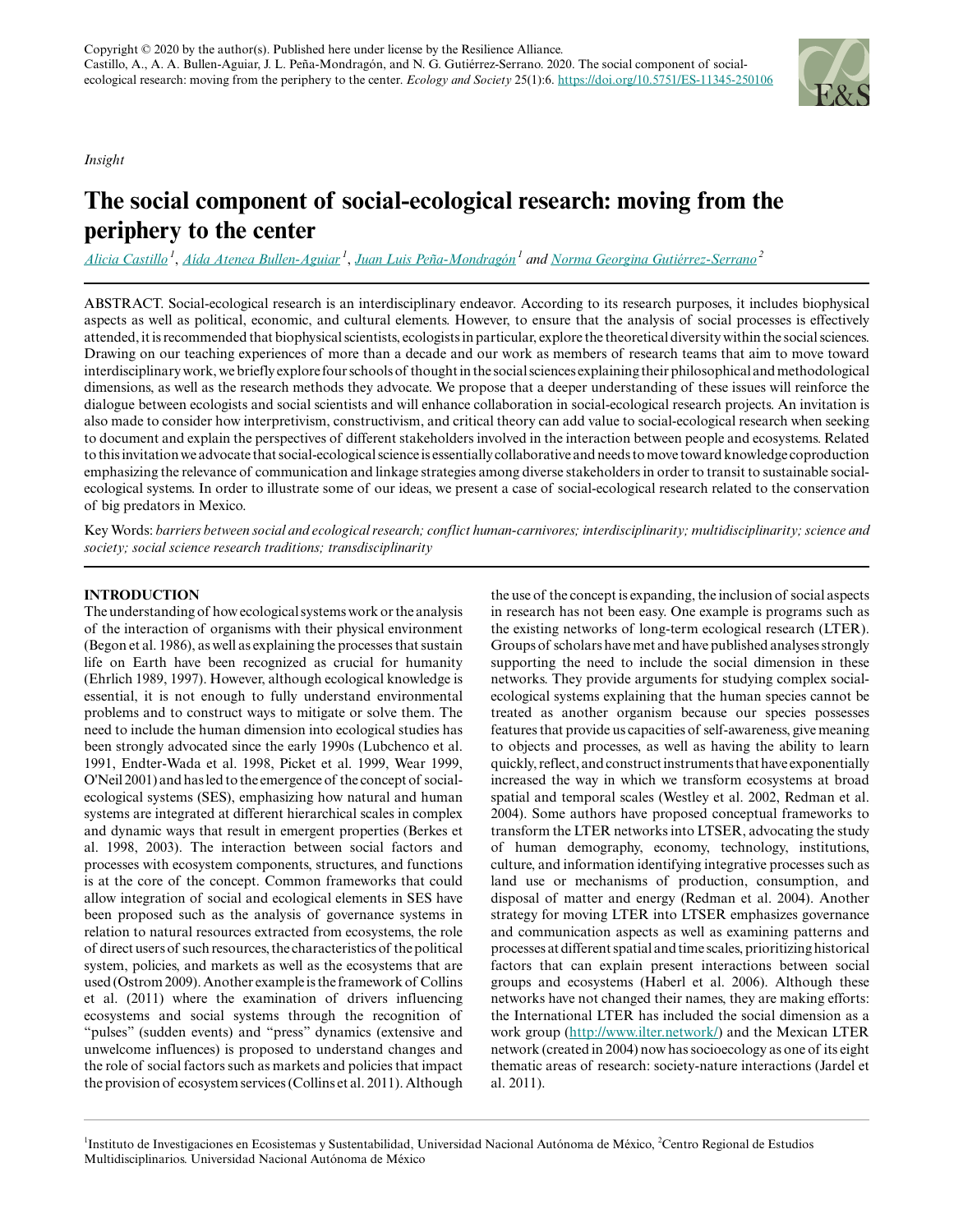On the other hand, throughout the last 15 years, some of the authors have participated in different projects that seek to transit toward interdisciplinary approaches where the majority of scientists have been ecologists. Also, we are seeing that postgraduate students educated in ecology have become more conscious and interested in how environmental problems such as biodiversity loss, land use changes, and pollution among many others are directly connected to social issues. To provide students enrolled in the Biological Science Postgraduate Program at the National Autonomous University of Mexico with an overview of the social sciences, the first author offers a course on the social dimensions of ecosystem management. The objective of this course is to revise the methodological foundations of the social sciences in the context of social-ecological studies. We agree with Jones and Merrit (1999) when they expressed their concern that most university programs related to environmental issues do not provide students with courses or other educational opportunities that acquaint them with the epistemological foundations and values at play in the disciplines they study. They also stress the need for students to develop critical thinking capacities in order to understand and analyze "the ways in which knowledge is produced and validated" (Jones and Merrit 1999:350). These skills are considered by the authors as prerequisites needed to integrate knowledge from different disciplines in order to achieve interdisciplinary work, essential when conducting SES research. We believe that the analysis of the interaction between social systems and ecosystems generates theoretical challenges; facing these would benefit the quality of SES research. Of particular interest is ensuring that the role of social research is better articulated within SES analysis (Spalding et al. 2017). In this way, and taking into account the lessons learned through the experiences mentioned above, the aim of this paper is to provide an overview of the complexity of the social component in SES research. It seems necessary for research on social-ecological systems to move from the periphery where it may be considered mere context, to the center where it should be considered as important as the ecological dimension. Historically the biophysical sciences have been central in the study of socialecological problems but at the root of the environmental crisis are human societies and their interaction with the natural world. The political, economic, and cultural components need to be better understood in order to solve the current challenges that threaten life on Earth. We examine what social scientists refer to as research traditions in order to help ecologists better understand their role when working in SES research. We also advocate that SES research is an applied science that needs to get involved in providing knowledge that can be used for mitigating and solving environmental problems. This is essential if SES analysis is to become better integrated and able to generate explanations that can play a relevant part in a wide range of decision-making processes that affect the present and future health of our unique local, regional, and global social-ecological systems. Although we emphasize ecologists as our main readership, we hope that the arguments presented here may benefit students and scholars of different backgrounds interested in social-ecological problems.

#### **KEY BARRIERS TO INTEGRATE SOCIAL AND ECOLOGICAL RESEARCH**

Barriers between the biophysical and social sciences play an important part in the lack of integration in SES approaches, particularly when it comes to problem identification and project design (Endter-Wada et al. 1998, Fox et al. 2006, Spangenberg 2011). According to Lélé and Norgaard (2005), there is a general belief that the natural sciences are quantitative and therefore rigorous and because the social sciences sometimes uses qualitative approaches are less rigorous. Recently, the interest in overcoming the barriers seems to be increasing within the ecological sciences as well as the social sciences. However, according to MacMynowsky (2007), when reviewing social science literature and published works in ecology pertaining to environmental issues, the publications do not show a connection and the literature and the sources of information do not cross. When working together, ecologists and social scientists acknowledge a "lack of mutual comprehension across disciplines" (Adams 2007:275), as well as differences, including disciplinary jargon, which results in misunderstandings, particularly regarding the conceptual ideas behind the terminology used. For example, the concept of competition for ecologists denotes exclusion between species whereas for economists it may refer to rivalry between firms (Wear 1999). Authors such as Fox et al. (2006) stress the need to construct a common language, and Spangenberg (2011) proposes an SES dictionary of clearly defined terms. However, we argue that this may not be fully possible and certainly is not enough. What may be needed is for scientists to learn to convey the ideas behind concepts (Adams 2007), to learn to explain, listen, and to reflect upon what different disciplines and actors have to say about SES problems. In this way, bridges can be constructed.

The challenge, for biophysical and social scientists alike, is to venture into "the other" field of scientific enquiry (Newing 2011). Social scientists need to learn more about ecology and evolution: it is common, for example, to see a general lack of understanding that life on our planet began thousands of millions of years ago and has gone (and is still going) through evolutionary driving processes. Likewise, ecologists would benefit from acquiring a basic understanding of how the social sciences work. A difficulty is that although biophysical scientists may have a genuine interest in better understanding SES, they commonly argue that they do not have the time for teamwork (Naiman 1999, Balvanera et al. 2017). This includes getting involved in group processes of sharing concepts, frameworks, and questions (Picket et al. 1999), as well as learning about how the social sciences function and how to work with nonscientific stakeholders to produce SES research that has an impact on real world problems. Because SES research is inter- and transdisciplinary, efforts must be made to revise both the ontological (regarding the conception of reality) and epistemological (our conception of knowledge) dimensions of different social science research approaches, particularly because these differences have significant implications for methodological design and in how the different research methods are used.

In some academic circles (such as ours), the social sciences continue to be perceived as second class sciences, and are underestimated in their achievements; titles such as *Making Social Sciences More Scientific: The Need for Predictive Models* (2008) by Rein Taagepera exemplify a sense of inadequacy shared by some. This viewpoint has long historical roots that we will not discuss here, but will be illustrated by a debate that took place in 1961 between two philosophers known for their study of science: Karl Popper (1902–1994) and Theodor Adorno (1903–1969). In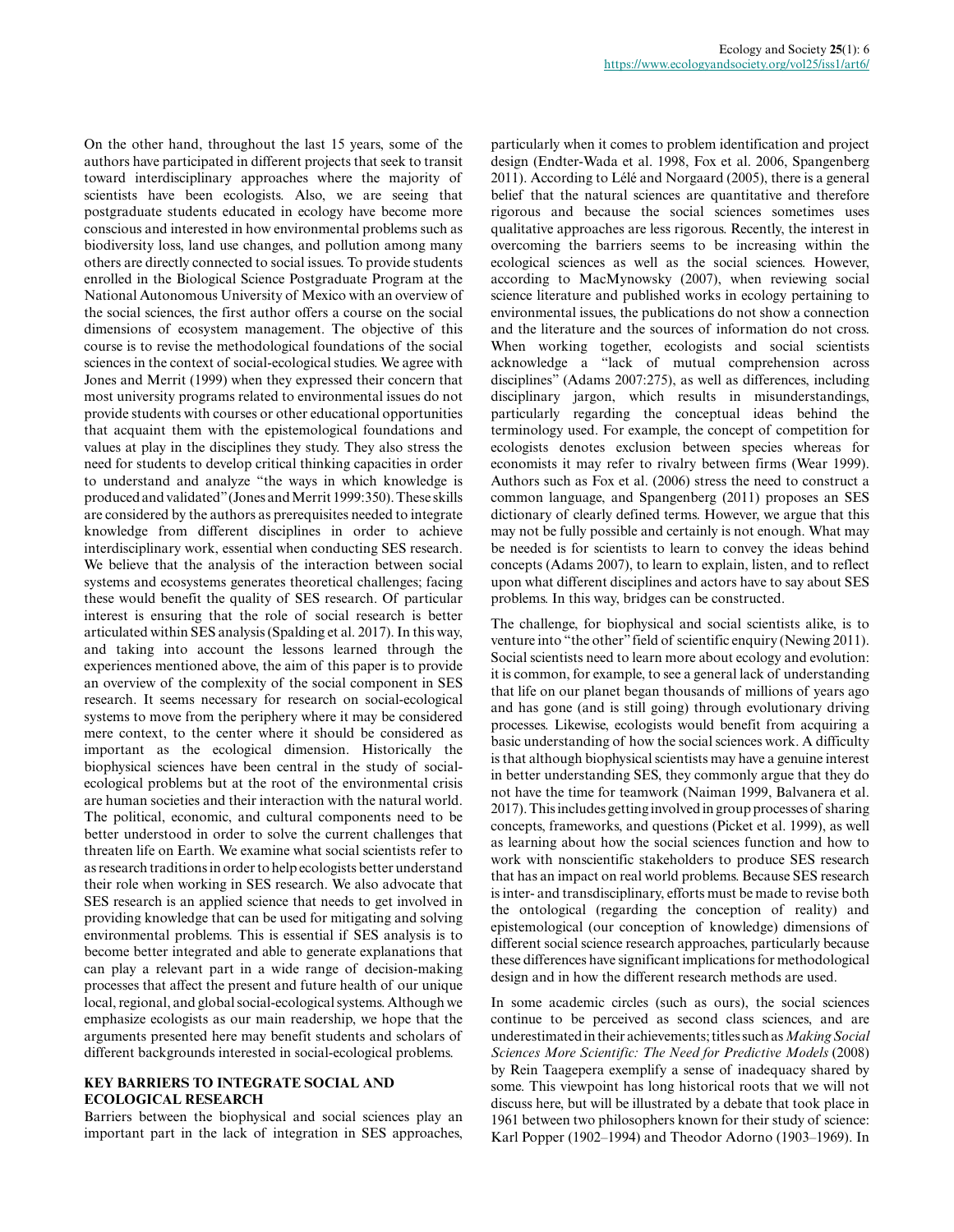this exchange, we can observe the divide that exists between two distinct views of science, the first associated with the biophysical disciplines, the Positivists. The second represents a particular school of social thought commonly known as Critical Theory (Adorno et al. 1976). In that debate, Karl Popper presents 27 theses in which he promotes an objective method for the social sciences as used by the biophysical scientists. This particular form of social science seeks to find regularities and functionality within systems and generate categories through hypothetical-deductive methods. Popper considered that the logic of the social sciences, like its natural counterpart, should begin by identifying problems arising from contradictions between what we know and how things are, and then he recommends the production of probable solutions that would be tested using experimental methods to disprove the hypothesis, much like the natural sciences work. Furthermore, he implies that the social sciences follow an absurd "pseudo-scientific method" accepting everything that is relative, as if it was dogma (Adorno et. al. 1976). In his 14th thesis, Popper calls topics such as "human welfare," "national defense," "industrial expansion," or the "acquisition of personal wealth" as "extra scientific problems" that influence scientific research and proposes they be differentiated from those issues that are concerned with the search for truth and pure scientific interest (Adorno et. al. 1976:6). He also makes the case that scientific values such as the richness of the results, the explanatory capacity, its simplicity, and its preciseness, should guide research. The search for truth would determine if the problem investigated was scientific or not. For most social scientists, these aspects cannot be taken as rigid guidelines because there are subjective elements in social phenomena. For this reason, the primary intention is to comprehend the experiences of social actors. Adorno's (1976) response to Popper's judgments, begin by emphasizing the difference between analyzing objects and subjects (humans), reminding us that social phenomena are contradictory in nature, and require a different investigative approach. Studying subjects, "rational" agents, relationships, and nonmaterial phenomena in constant flux cannot use the same tools used for objects (Adorno et. al. 1976). Thus promoting a method used by biophysical scientists would fail from the start, because it would be unable to account for the complex and diverse forms of social organization. An unfathomless divide becomes obvious when reading Popper's and Adorno's debate.

Furthermore, there is a real methodological predicament that hampers the ability to integrate social and ecological phenomena. The scientific study of the interactions of humans with the natural world initiated in the 19th century, conducted mainly by ethnologists (Clements 1998), these challenges were accelerated by the burgeoning environmental sciences that began taking shape in the later part of the last century when ecological and social elements were brought together by other disciplines. Reflecting on the similarities and differences between ecosystems and social systems, Westley et al. (2002:105) argue that "temporal/spatial dimensions key to ecosystem dynamics contrast with the temporal/spatial/symbolic dimensions key to social systems," in that the symbolic dimension shapes the "structure of signification" (Westley et.al. 2002:105) and in turn is influenced by it, allowing "human systems to divorce themselves to some degree from space and time" (Westley et.al. 2002:108-109), thus requiring different tools for its study.

In sum, based on the arguments selected from the Popper-Adorno debate, we can identify two basic challenges for social-ecological research: first, separating the social and ecological aspects of research and later integrating them will not provide adequate information of the relations that exist among them. This represents a problem for multidisciplinary research teams more so than interdisciplinary and transdisciplinary projects because in the former, researchers from various disciplines carry out their work separately following their own epistemological stands and methodologies and only bring together their results without carrying out an integrated analysis that can override the fundamental differences in scales and the information generated (García 2011). For this reason, biophysical topics (geology, vegetation, fauna, ecological dynamics, etc.) and social aspects such as population demography, economy, or cultural aspects are commonly presented as separated chapters in reports. In the later (interdisciplinary and transdisciplinary), the research questions, the methods, the analysis, and the results are all integrated from the beginning, making both the ecological and the social components essential parts of the project. A second challenge arises from the fact that, for integration to occur, it is necessary to develop the capacity to analyze two different complex phenomena, one of which uses predominantly a hypotheticaldeductive method and the other that tends to use inductive or interpretative approaches, among a plethora of different schools of thought that could be used to answer questions in SES research. We explain some of these approaches. Understanding human societies (contrary to the biophysical world) requires mechanisms to understand meaning of social phenomena including issues related to cognitive, linguistic, and emotional aspects. Because we researchers are humans, knowledge cannot be separated from the knower because her/his work is rooted on her/his mental designations of the world (Lincoln and Guba 2000).

## **THE COMPLEXITY OF THE SOCIAL DIMENSION**

As has been mentioned, within the field of environmental or social-ecological research, far more researchers are trained in the biophysical rather than the social sciences (Brondizio et al. 2016), and very few understand both social and ecological research approaches. Although it is not necessary for every ecologist interested in working within a social-ecological approach to become a social science researcher, it is nonetheless important that they acquire a basic understanding of certain assumptions within the social sciences regarding the nature of the world around us and the ways in which we can understand it (Newing 2011). The opposite is also true; a deeper understanding of essential ecological concepts by social scientists will help in the construction of research strategies within inter- and transdisciplinary research teams.

For the purpose of this paper, it is useful to provide some general ideas about four different traditions that are representative of the diversity that exits in the social sciences. Traditions refer to the "system of ideas and practices organized as rules and rituals of symbolic nature that are tacit or explicit and are meant to inculcate certain values and norms produced in determined groups or in societies" (Hobsbawn 1983, as cited in Tarrés 2008:35), and we speak of scientific communities and their particular epistemological systems. The idea of tradition is similar to that of paradigm, which is conceived as a vision about the world that is shared and accepted by particular groups of scholars, thus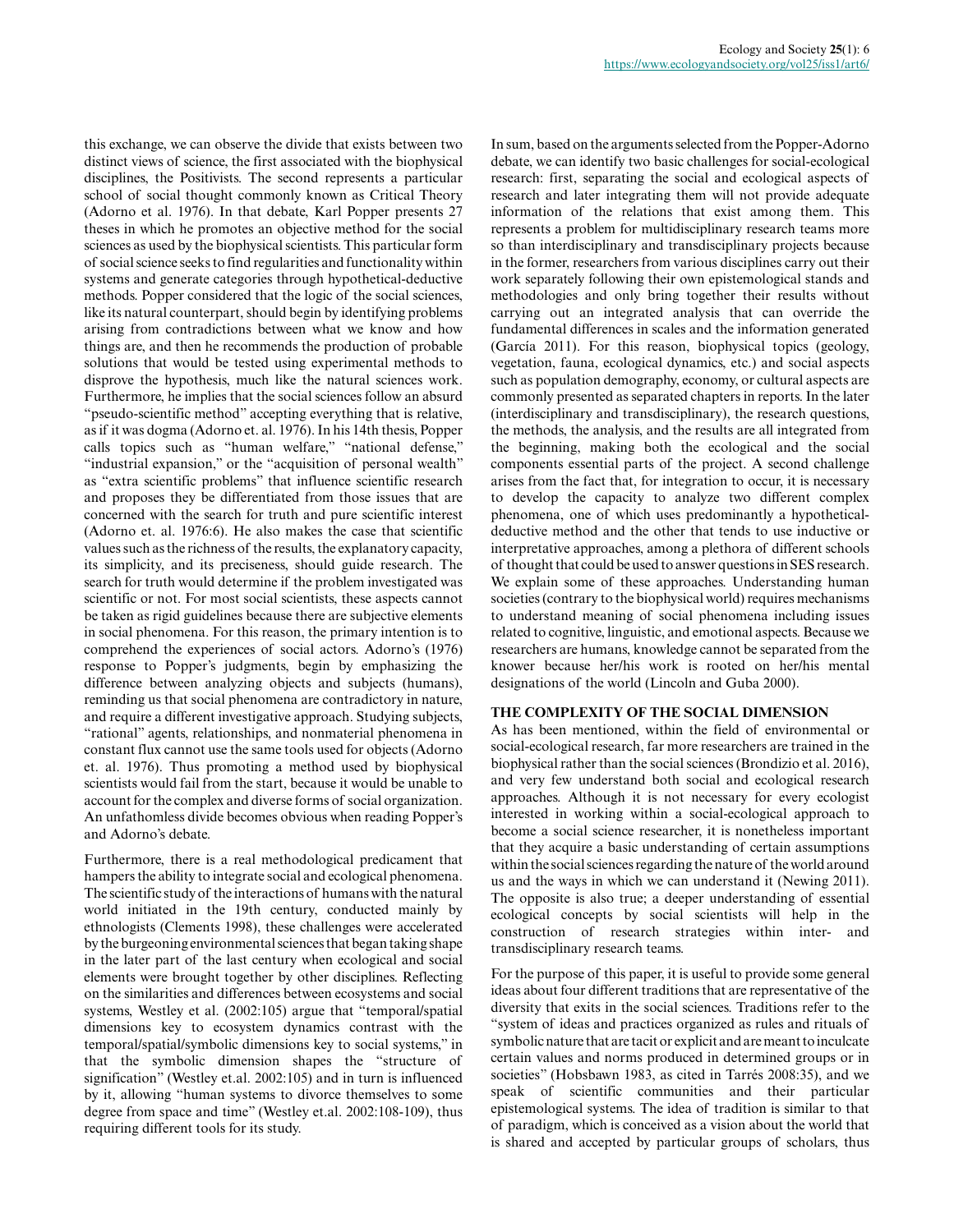determining how scientists formulate and investigate a problem (Robottom and Hart 1993). This notion of paradigm, initially formulated by Thomas Kuhn (1970) helps explain how knowledge is produced and shared, as well as how the rules of the scientific community, regarding conceptual and methodological elements, are accepted to constitute the norm. When new explanations are presented and they are accepted by the scientific community who modifies previous ideas, there is a shift in the paradigm and a scientific revolution occurs (Khun 1970). Here we emphasize that the way in which we construct a scientific project is influenced by the scientific tradition or paradigm in which we position ourselves. This defines us not only in the research methods we choose (which may be shared among traditions) but more importantly in how we design research instruments in particular, i.e., how we word the questions either in an interview or a survey. In addition, this shapes the results we obtain as well as the interpretations that we generate about social phenomena which we will later share with our peers and the rest of society.

However, researchers should not think of traditions as entrenched cages but more like philosophical lenses through which a variety of perspectives offer different ways to conduct research (Cantrell 1993). Some of the main traditions that we acknowledge as relevant and useful for SES research are: positivism, constructivism, interpretivism, and critical theory (Cantrell 1993, Denzin and Lincoln 2000, Newing 2011).

Three of these are represented by the three founding fathers of classical sociology: Emile Durkheim (positivism), Max Weber (interpretivism) and Karl Marx (critical theory). Constructivism is more closely associated to developmental psychology and pedagogy and Jean Piaget is perhaps its most famous figure. Each of these traditions can be analyzed in terms of the ontological precepts, their epistemological basis, and the methodological approaches (Lincoln and Guba 2000).

By ontology we refer to the nature of the phenomena, be it an "objective" reality or a social construct. The epistemological discussion will pertain to the process of inquiry and the relation that it is established between the researcher and the object or subjects of study. How the study will be conducted, and what methods will be used to obtain, analyze, and interpret the information are methodological aspects. It should be stressed that some authors identify two contrasting perspectives that are assumed to be research models: quantitative versus qualitative research (Newing 2011). This may cause confusion because the difference between them is not about the type of data they use (quantitative or qualitative) but the ways in which reality is studied. In all traditions, both quantitative and qualitative data can be used, although some schools prefer one perspective over the other. Positivism is commonly taken as quantitative whereas constructivism, interpretivism, and critical theory are placed under the qualitative research umbrella. Table 1 shows the essential differences between these four ways of conducting social research briefly explaining issues of ontology, epistemology, the use of methods to gather social data, and the role of researchers.

From the positivist perspective, reality can be observed and analyzed objectively, that is, without the intrusion of the views of the observer or the researcher who collects data about a particular social phenomenon. Phenomena can be fragmented into pieces or variables, which can then be quantified to produce results that

reveal causal relations (Newing 2011). These ideas are at the core of the natural sciences and for positivists in the social sciences, the scientific method can be used as such (Robottom and Hart 1993, Lincoln and Guba 2000). The label positivism was actually coined and made famous by Auguste Comte (1798–1857), a philosopher and author of the *Course on Positive Philosophy* (1830), who believed that social phenomena should be studied much like the biophysical world. Adhering to this perspective, Emile Durkheim (1858–1917), one of the founders of the field of sociology, believed in the importance of observation, empirical investigation, and the use of hypothetical-deductive logic. He studied social phenomena as social facts that exist as part of a "real" objective reality, independent of the observer. In this context, sociology tries to discover the regularity that exists in the general relationships that occur within institutions or particular practices (Durkheim 2001). This position did not prevent him from combining qualitative and quantitative data as he explains in *The Rules of the Sociological Method* (2001).

Based on their scientific training, it is common that when biophysical scientists incorporate a social dimension into their research projects, the research method they most often use is quantitative surveys (Adams 2007, Drury et al. 2011). Quantitative surveys are not problematic in themselves: it is the way they are used that can sometimes be problematic. With a positivist approach, the objective is to gather as much quantitative data as possible. Frequently these surveys are designed with closeended questions that offer respondents a range of options to choose from. These options commonly represent what the researcher thinks are the possible answers and, allow little or no space for respondents to express their own ideas. Drury et al. (2011) argue that it is only when a researcher has prior knowledge and a deep understanding about the people and communities being studied, that surveys can collect useful information from which valid conclusions and explanations can be drawn. Surveys are also a very good way to collect socioeconomic data and other specific data needed for an investigation.

In the field of anthropology a recognized author, Clifford Geertz (1926–2006) opted for qualitative data. Again the diversity of authors illustrates the richness of the field and the subtle variations that will influence the quality of research as it is implemented. Nevertheless, under the interpretivism tradition, the objects of study are the subjects that create meaning and thus they may not be reduced to the study of social facts, but should focus on trying to comprehend the subjective meanings of their social action (Patton 2002). Unlike positivism, reality is dependent on the individuals whose thoughts and actions must be interpreted in order to comprehend its meaning (Tarrés 2008).

Closely related to interpretivism, is constructivism, whose main authors are considered by some as interpretativists, but in this paper we will differentiate them because of its epistemological stands as well as the diversity of theoretical and methodological positions. Martín Retamozo (2012) identifies at least four types of constructivism; some, like Jean Piaget (1896–1980) accept the existence of an external reality, and others like Heinz Von Forester (1911–2002) believe that language constructs reality (Retamozo 2012). However, what they all have in common is the question of how knowledge is produced by the individual. In this sense, they will seek to comprehend their observations and perceptions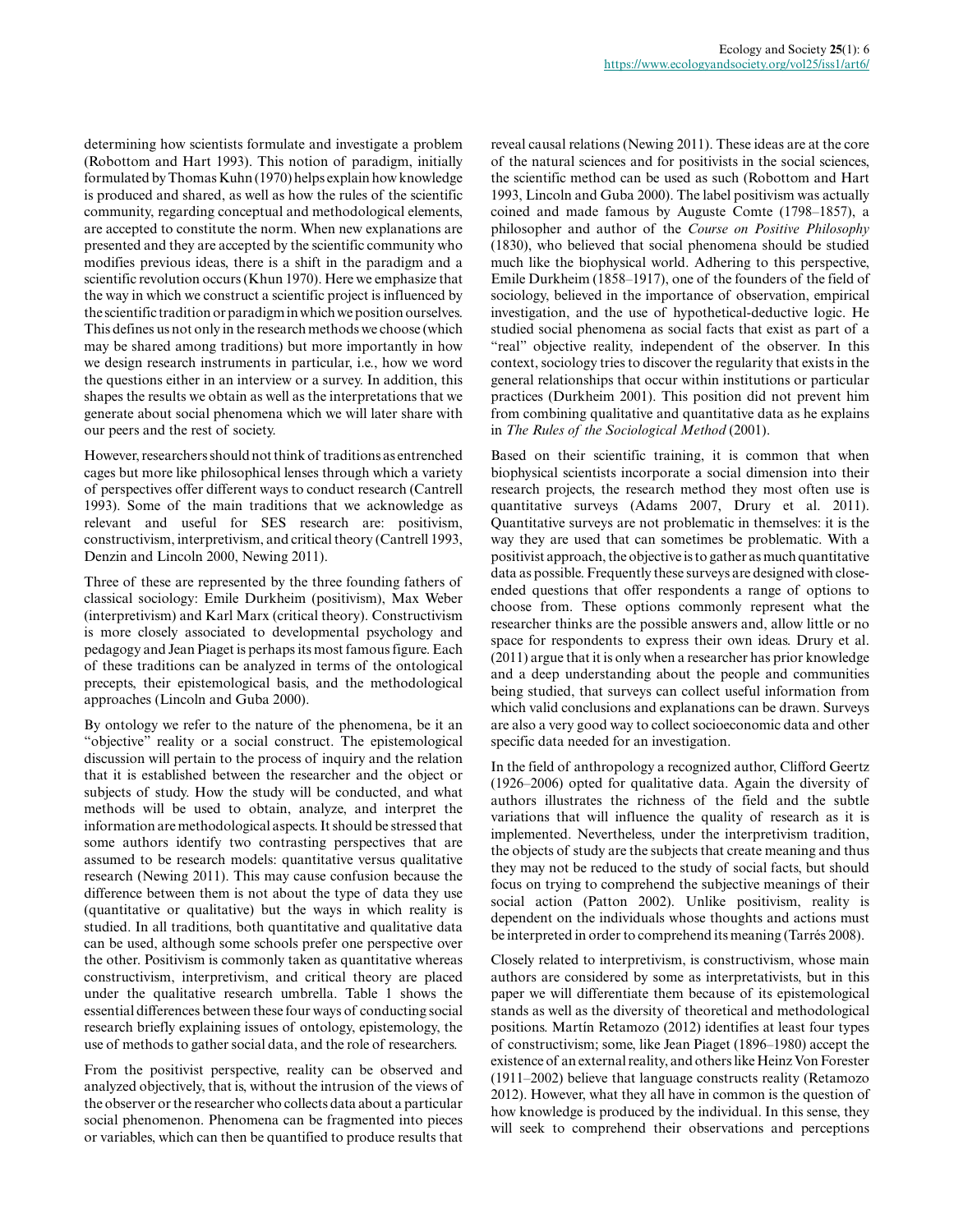| Tradition                             | Positivism                                                                                                                                                                                     | Constructivism                                                                                                                                                                                                                                                                                                                                                                      | Interpretivism                                                                                                                                                                                                                   | Critical Theory                                                                                                                                                                                                                                                                                                                                                                                                       |
|---------------------------------------|------------------------------------------------------------------------------------------------------------------------------------------------------------------------------------------------|-------------------------------------------------------------------------------------------------------------------------------------------------------------------------------------------------------------------------------------------------------------------------------------------------------------------------------------------------------------------------------------|----------------------------------------------------------------------------------------------------------------------------------------------------------------------------------------------------------------------------------|-----------------------------------------------------------------------------------------------------------------------------------------------------------------------------------------------------------------------------------------------------------------------------------------------------------------------------------------------------------------------------------------------------------------------|
| Purpose                               | Find laws that can explain<br>and predict phenomena<br>(Newing 2011).                                                                                                                          | Attempt to understand how<br>humans know and produce<br>scientific knowledge (García<br>2006).                                                                                                                                                                                                                                                                                      | Explain phenomena<br>according to the meanings<br>subjects give to them<br>(Cantrell 1993).                                                                                                                                      | Raise consciousness for social<br>change (Lincoln and Guba<br>$2000$ ).                                                                                                                                                                                                                                                                                                                                               |
|                                       | Ontology (nature of reality) A unique reality does indeed<br>exist and can be fragmented<br>for analysis<br>(Cantrell 1993, Robottom<br>and Hart 1993).                                        | There are differences among<br>constructivists.<br>For social constructivists.<br>reality is a cultural construct;<br>for others like psychogenetic<br>constructivists, reality is an<br>external physical<br>phenomena. For<br>constructivists that belong to<br>the cognitive development<br>school and for<br>postmodernists, reality<br>depends on language<br>(Retamozo 2012). | Pursues significance and<br>meaning (Geertz 1973).<br>Constructed socially;<br>multiple visions of reality<br>coexist (Cantrell 1993,<br>Robottom and Hart 1993,<br>Lincoln and Guba 2000).                                      | The object is constructed<br>historically as a result of<br>social praxis and thus<br>responsible for it (Adorno et<br>al. 1976).                                                                                                                                                                                                                                                                                     |
|                                       | Reality is real and can be<br>apprehendable (Lincoln and<br>Guba 2000).<br>Reality is externally objective                                                                                     |                                                                                                                                                                                                                                                                                                                                                                                     | Reality is culturally shaped<br>and the object is dependent<br>on the subject (De la Garza<br>2012).                                                                                                                             | Reality is shaped by social,<br>political, cultural, economic,<br>ethnic, and gender values<br>crystallized through time<br>(Lincoln and Guba 2000).                                                                                                                                                                                                                                                                  |
|                                       | (Adorno et al. 1976).<br>There is a dichotomy<br>between the subject and the<br>object (Adorno et al. 1976).                                                                                   |                                                                                                                                                                                                                                                                                                                                                                                     |                                                                                                                                                                                                                                  | Social action is the object of<br>study<br>(Cantrell 1993, Robottom and<br>Hart 1993).                                                                                                                                                                                                                                                                                                                                |
| Epistemology (nature of<br>knowledge) | Researchers can prove the<br>causes of phenomena<br>(Newing 2011).<br>Verification of hypothesis<br>produces facts and laws<br>(Lincoln and Guba 2000).                                        | Constructivism asks what<br>knowledge is and how it is<br>produced (García 2006).                                                                                                                                                                                                                                                                                                   | Understanding phenomena<br>depends upon the<br>researchers' interpretation of<br>the subjects' notions and<br>experiences (Cantrell 1993,<br>Robottom and Hart 1993).                                                            | Reality exists at two levels: the<br>level of the subject and the<br>structure. Both are part of an<br>integrated whole that cannot<br>be broken nor divided for its<br>study (Horkheimer 2003).<br>Understanding based on the<br>socioeconomic and cultural<br>situation.<br>Emphasis is placed on the<br>critical analysis of the<br>situation, including the<br>historical context<br>(Cantrell 1993, Robottom and |
| Methodology                           | Hypothetical-deductive<br>approach (Adorno et al.<br>1976).<br>Experimental, manipulative,<br>hypothesis verification<br>(Lincoln and Guba 2000).                                              | Experimental, manipulative<br>but also attempts to interpret<br>cognitive processes<br>(Retamozo 2012).                                                                                                                                                                                                                                                                             | Flexible design that allows<br>the researcher to modify the<br>questions and the data<br>collection methods<br>throughout the investigation<br>according to the findings<br>being encountered (Cantrell<br>1993, Janesick 2000). | Hart 1993, Horkheimer 2003).<br>Historical analysis that studies<br>social economic relations, as<br>well as other nonexperimental<br>methods (Lincoln and Guba<br>2000).<br>Participatory action research<br>(Hernández 2010).                                                                                                                                                                                       |
| Data collection techniques            | Questionnaire-based surveys<br>are the main method of<br>obtaining quantitative data<br>to be analyzed through<br>statistical tests<br>(Cantrell 1993, Robottom<br>and Hart 1993, Drury et al. | Participant observation and<br>interviews.<br>Discourse analysis (van Dijk<br>2016).                                                                                                                                                                                                                                                                                                | Ethnography (Geertz 1973).<br>Interviews, participant<br>observation, and dialogue<br>with subjects. Texts are<br>analyzed through coding<br>processes<br>(Cantrell 1993, Robottom<br>and Hart 1993).                            | Participant observation.<br>Interviews, historical archival<br>documentation, workshops,<br>sociodrama, social mapping,<br>problem trees (Hernández<br>$2010$ ).                                                                                                                                                                                                                                                      |
| Role of researcher                    | $2011$ ).<br>Independent of the object<br>(Cantrell 1993, Robottom<br>and Hart 1993).                                                                                                          | Dependent on the subjects<br>(van Dijk 2016).                                                                                                                                                                                                                                                                                                                                       | Seeks dialogue with subjects<br>(Cantrell 1993, Robottom<br>and Hart 1993).                                                                                                                                                      | Strong commitment with<br>social actors<br>(Cantrell 1993, Robottom and<br>Hart 1993).                                                                                                                                                                                                                                                                                                                                |

**Table 1**. Distinctive characteristics of four research traditions in the social sciences.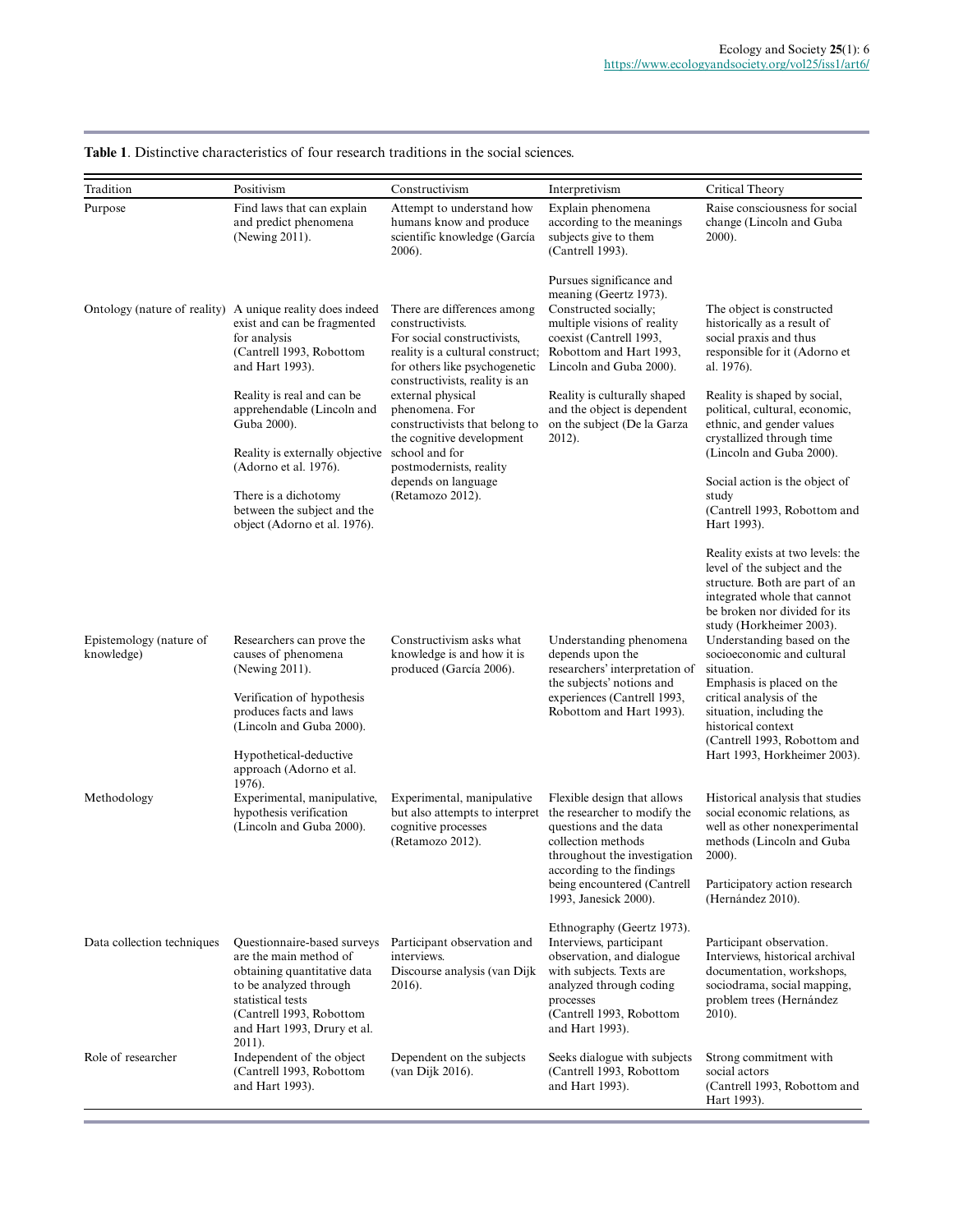(Retamozo 2012). For the aforementioned reasons, qualitative methods are the preferred choice.

Lastly, critical theory much like constructivism, is far too complex to be described as an integrated epistemological tradition; it has been historically identified with the famous Frankfurt School. Spanning several generations of thinkers and integrating a variety of philosophical perspectives, they share their interests in nonorthodox critical Marxist theory. Max Horkheimer (1895– 1973) in his discussion of what constitutes a theory proposes that there is a fundamental difference between facts and concepts, and that the latter are mediated by social praxis (Horkheimer 2003). In this sense human activity will become the object of analysis. Moreover, because human contradictions have ethical and political dimensions, critical theory aligns itself toward the emancipation of those who are oppressed by any form of despotic authoritative regime; its goal is to end social injustice (Horkheimer 2003). Thus, it not only generates theory but also promotes concrete actions based on a strict theoretical reflection of society. Because emancipation is the central theme, a methodology that includes participation was born in Latin America in the late 1960s and would later be known as participatory action research. The main scholars were Paulo Freire (1921–1997) and Orlando Fals-Borda (1925–2008). This form of inquiry within the tradition of qualitative research modes is an approach in which the researchers collaborate with local individuals and their communities in order to generate integrated research questions that are aimed at transforming some aspect of the reality under study (Anderson and Montero-Sieburth 1998). Apart from collecting data, participatory methods help to identify people's specific needs and insights into their ways of understanding the world and the activities they can undertake based on their perspectives, needs, and motives. Through such methods, scientists can better accomplish their social responsibility objectives.

Methodologically speaking, practitioners of qualitative approaches that include constructivism, interpretivism, critical theory, and participatory research prefer methods such as interviews with open-ended questions. They prefer to talk to respondents (Patton 2002), either as individuals or within focus groups (Newing 2011), and to listen and document their views and perceptions about the issues under study. Only through letting people express their ideas, needs, motivations, and problems, is it possible to understand the social dimensions of SES problems. Interviews with clear topics addressing an issue (known as semistructured interviews, see Newing 2011), are a popular research method (Fontana and Frey 2000, Drury et al. 2011). Participant observation is another core method, which allows for the collection of data through observations that a researcher makes when participating in the daily activities of the subjects involved in the phenomena under analysis (Yin 2016).

The data obtained through the variety of qualitative methods are mostly texts that can be analyzed through the construction of categories or codes through an inductive process. That is, the researcher acts as the recording instrument letting the data speak through the categories that emerge from field notes, interviews transcripts, and documents (Strauss 1995, Janesick 2000). They generate narratives, which construct descriptions of the phenomena under study. These narratives are essential if a SES problem is to be properly understood and if decision-making processes regarding human livelihoods and ecosystem maintenance are to be properly informed (Waltner-Toews et al. 2003). Figure 1 illustrates the research traditions revised in the context of social-ecological systems.

**Fig. 1**. The analysis of social-ecological systems. On the left side of the figure we find the research approaches used to study biodiversity and ecosystems. Inside the yellow box are the social science traditions discussed in this paper. Surrounding it, we illustrate that people benefit from nature (or ecosystem services) and that human societies discharge waste into nature.



Although traditions are based on different assumptions, they are not irreconcilable (Lincoln and Guba 2000). Depending upon the research questions, these may show confluences that will lead to comprehensive results and explanations. Extreme loyalty to a school of thought may delay or hinder the exploration of novel ideas that may work better for particular situations (Lélé and Norgaard 2005). However, a vigorous debate and self-reflexivity within the social sciences, beginning as far back as the 1970s, has led to the predominance of qualitative research that in itself crosses multiple disciplines as well as traditions, and continually examines and revises its own tensions and hesitations (Denzin and Lincoln 2000). The qualitative research traditions share the notion that reality is socially constructed because each individual sees the world in different ways depending on her/his own cultural background, experiences, and interactions with other human subjects (Berger and Luckman 1991, O'Brien and Kollock 2001). It stresses the importance of understanding "how the social experience is created and given meaning" culturally (Denzin and Lincoln 2000:8), as well as exploring domination (power interactions among people), legitimation (the norms that guide social life), and as mentioned above, the human capacity to give meaning (through language, symbols, and communication), all of which constitute the heart of social systems (Westley et al. 2002).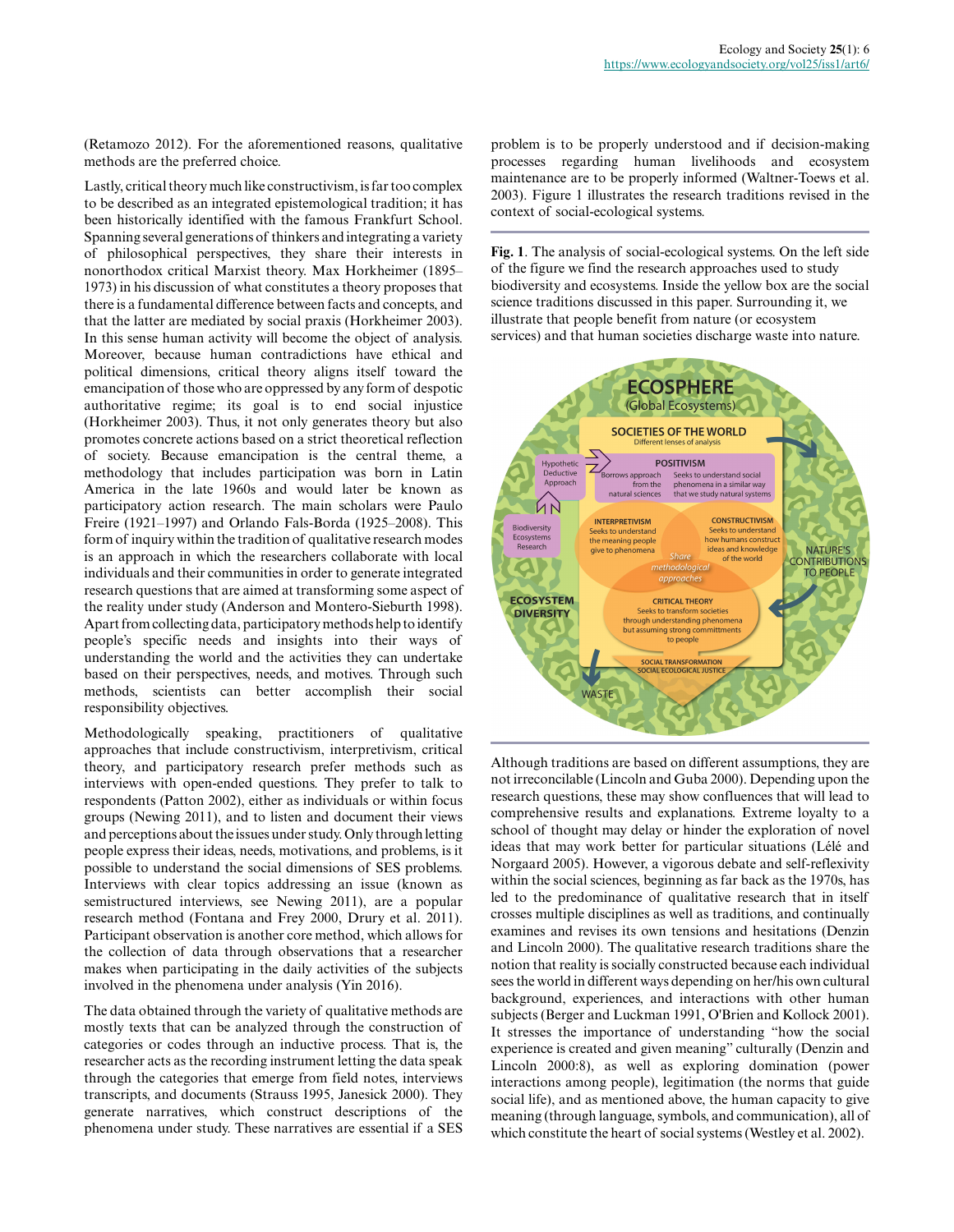It is also important to emphasize that for a scientist to conduct a project that includes a social dimension (in other words all SES analyses), they must ensure that ethical issues are addressed. Researchers should obtain permission from the pertinent local authorities to conduct research, and informed consent must be obtained from all research participants. Establishing trust with research participants and, indeed, with the wider community, is essential, and respect is expected from scientists at all times (Yin 2016). We emphasize these aspects because they are aspects not often included in the curricula of biophysical scientists (although at present some educational programs include bioethics in their curricula) and it is essential to know how to behave when conducting social research. It is also important that researchers establish guidelines and commitments with the communities where they work, regarding how they will use the data generated. This includes, but is not limited to how they will share the results of the study, in a language and format that is accessible to the community. This is a task that researchers should be able and willing to carry out (Castillo et al. 2018).

Until now we have presented a very simple overview of four traditions that represent different outlooks in the social sciences, but rather than continue to extend the discussion on each tradition, the differences, and their similarities, we invite the readers to select the tradition that best matches their own interests and explore the possibility of including it in their projects. A suggestion for integration is proposed below and an example is later given of a case study of carnivores and rural communities in Mexico.

## **THE INTERDISCIPLINARY CHALLENGE**

The study of environmental problems in the mid-20th century, posed the problem of the fragmentation of knowledge. At the same time, the *General System Theory: Foundations, Development, Applications* (1969) by Ludwig von Bertalanffy (1901–1972), influenced the discussion among disciplines regarding the study of complex environmental problems. In this context, socialecological research became an interdisciplinary challenge because it attempts to bring together two distinct fields of study and various disciplines in response to the environmental crisis. It is not surprising that, since nearly seven decades ago (MacMynowsky 2007) the exchange and integration of knowledge between disciplines and traditions has been recognized as indispensable in order to understand and take action to solve society's problems. In relation to this, authors such as Funtowicz and Ravetz (1993, 2003) argue that most of these problems are complex and have a high degree of uncertainty, they include a variety of stakeholders with different interests and values (many times in dispute), and they require urgent answers, which cannot be addressed by the conventional approaches as used in disciplinary research. They acknowledge the value and contributions of disciplinary research, which they refer to as normal science, but they propose a new approach called postnormal science that uses a different methodology. The main idea is that from the moment a problem is identified, it needs to be examined not only by scientists but also by the whole range of stakeholders involved, forming what they call extended peer communities. These actors provide knowledge and participate in its construction. Many of those affected by the problems can participate in the assessment of research findings and possible solutions. Other authors such as Gibbons et al. (1994) share a

similar view referred to as Mode 1 of knowledge production to what is conducted in disciplinary science, and Mode 2, the research that is inter- and transdisciplinary where the needs and understanding of stakeholders are considered under a framework of collaboration and continuous negotiations. Both approaches aim to contribute to inform policy formulation or the construction of strategies that help mitigate or solve real-life problems.

Nevertheless, there are calls from scholars and those interested in the interdisciplinary analysis of human interaction with ecosystems to examine what interdisciplinary research means, which obstacles exist, and how issues of power and human values come into play (MacMynowsky 2007). Nissani (1997:203) begins by defining a discipline as "any comparatively self-contained and isolated domain of human experiences which possesses its own community of experts." For this author, interdiscipline brings together at least two or more components of different disciplines. Authors such as Adams (2007) think that interdisciplinarity is a quality that may be cultivated by individuals. Both individuals and research teams need to be self-reflective about their choices regarding conceptual referents and be willing to learn about other disciplines (Lélé and Norgaard 2005) and to enrich research by bringing "fresh insights and methodologies" from various disciplines for innovation (Nissani 1997:205). Similarly, García (2011) considers that what distinguishes interdisciplinary teams from multidisciplinary work groups is how the problem is constructed and how the phenomena is studied. Multidisciplinary approaches divide the problem in order to study it from different disciplinary angles, while interdisciplinary studies work with an integrated problem from the beginning (García 2011).

Reaching beyond interdisciplinarity is transdisciplinarity where relationships are formed between, through, and beyond the disciplines (Nicolescu 2012). Some recommend that interdisciplinary projects should be conducted through team work. There is an urgent need for truly collaborative and integrative research in SES, this meaning that scientists and their institutions accept the challenge and responsibility to cross the bridges from their own particular disciplines to those on the other side that are needed to understand and to construct explanations regarding the critical and complex problems our planet is facing at present (Brondizio et al. 2016). Collaborative work is therefore essential although it is not easy to carry out; there is a need to transit from a rhetorical discourse to the formulation and implementation of successful interdisciplinary projects. Members of these research teams should possess an interdisciplinary outlook that will facilitate the interaction with others; otherwise experts of different disciplinary fields will form a multidisciplinary team at best. By outlook we mean the capacity "to internalize a set of practices and understandings about how valid knowledge is created" in different disciplines (Schoenberger 2001:367). Being open to different "epistemological commitments" beyond our own discipline is necessary for interdisciplinary research and thus social-ecological investigation. Obviously, this is easier said than done because "disciplinary cultures and their associated epistemological commitments shape our ways of thinking about the material and the social world and how we understand ourselves and our possibilities for action in that world" and thus are limited by our beliefs more than we would like to accept (Schoenberger 2001:370). In contrast, multidisciplinary researchers could work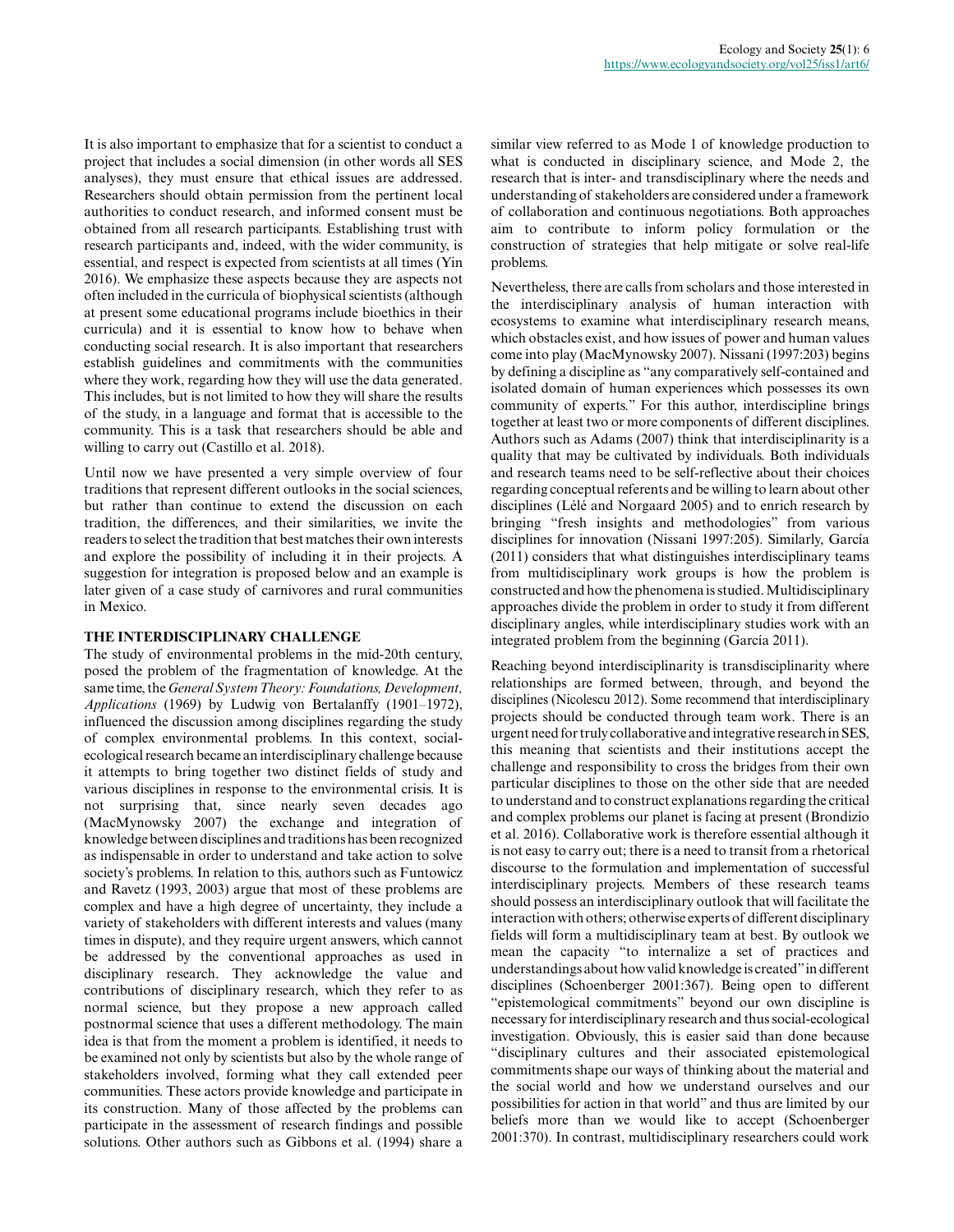independently and contribute to a project with minimum interaction.

Even if epistemological, ontological, and disciplinary culture were not enough challenges for interdisciplinary social-ecological work, the fact that the nature of the phenomena under study is so much different poses another problem to be resolved. In order to address this, a possible coupling of the systems would move social systems to the center allowing the examination of its interaction with ecosystems (see Fig. 1). An interdisciplinary approach would benefit from an understanding of the ontological basis, epistemological stands, and methodological strategies preferred by the different social science schools, while also promoting an intense dialogue (Freire 1998) with scientists of different disciplines and stakeholders of very different backgrounds.

### **SES RESEARCH INVOLVES COLLABORATION AND ACTION**

As emphasized earlier, SES research should aim not only at understanding phenomena but also to produce an impact and help the transformations needed to transit to more sustainable SES (Kates et al. 2001, Kates 2011). Some social research traditions such as critical theory are based on the need for scientists to get involved in such transformations recognizing the need to strongly change humans' interactions that impede peoples' access to equality, justice, and self-determination (Lincoln and Guba 2000). Other traditions such as positivism, view political action as a form of contamination of research putting at stake its neutrality (Lincoln and Guba 2000). However, interdisciplinary work such as SES research, is based not only on identifying problems but also in providing ways for mitigating or solving them. With the environmental crisis getting worse at all scales (notwithstanding the multiplication of fruitful local efforts) urgent calls are being raised by the scientific community to get involved in working with different stakeholders to construct strategies for harmonizing societies interactions with ecosystems. Transdisciplinary work, where scientific enquiry is based on problems that require the involvement of a great diversity of stakeholders (Spangenberg 2011) is getting more support as SES problems at all spatial scales become critical.

A good way to move toward collaborative SES research is to view the scientific practice not only in charge of knowledge generation, but to locate it within a framework that connects knowledge construction with its communication and use (Beal et al. 1986, Castillo et al. 2005, 2018). It is necessary to view these processes as forming part of the same system where scientists, as well as a variety of actual and potential stakeholders work together in close communication (Walters 1998), establishing a clear pathway from problem identification and the establishment of research questions and agendas. The idea is to transit into knowledge coproduction schemes (Wehrens 2014, Schuttenberg and Guth 2015) leading to the use of outcomes. Scientists have much to share with society and in the 21st century it is of great importance to be involved in the construction of SES management strategies based on interdisciplinary and transdisciplinary research efforts (see Fig. 2). Transdisciplinary work is essentially problem driven and it requires scientists in collaborative teams to learn to work with a variety of disciplines but importantly with actors from outside academia identifying and describing the issue, generating

knowledge, and integrating it so it serves to implement evidencebased action programs and strategies that enhance the decisionmaking capacities of the involved stakeholders (Lang et al. 2012). We present the following case study as an example of SES research aimed at contributing to the conservation of predators. Basic biological and ecological knowledge about the species is essential and an interpretive social science approach favored the comprehension of the conflict with human settlements in rural Mexico. Communication and educational activities have accompanied the research in order to generate changes in the way people perceive these animals and their own livestock management practices.

**Fig. 2**. Knowledge generation, its exchange, integration, and utilization are integrated in the same system that contributes to inter- and transdisciplinary social-ecological systems (SES) research. The arrows connect the different aspects highlighted in the aforementioned processes. The actors involved are researchers (easily recognized on the left side as responsible for SES research) but also nonacademic stakeholders participating in inter- and transdisciplinary work. Emphasis is made on the construction of research agendas with diverse actors who bring knowledge, perspectives, and needs. It is through processes of exchange and integration that knowledge coproduction can occur and knowledge used, either to change actors' ways of thinking or their ways of doing things (both scientists and other stakeholders).



## **MITIGATING THE CONFLICT BETWEEN CARNIVORES AND HUMAN COMMUNITIES THROUGH A SES APPROACH**

Historically, the study of big predators has focused on ecological investigations such as diet, distribution, and habitat use. The main conservation instrument for their protection in Mexico has been the decree of Natural Protected Areas. However, because carnivores need large territories and an abundance of prey, current protected areas are insufficient to secure their long-term maintenance. Because of pressures on their habitats, these animals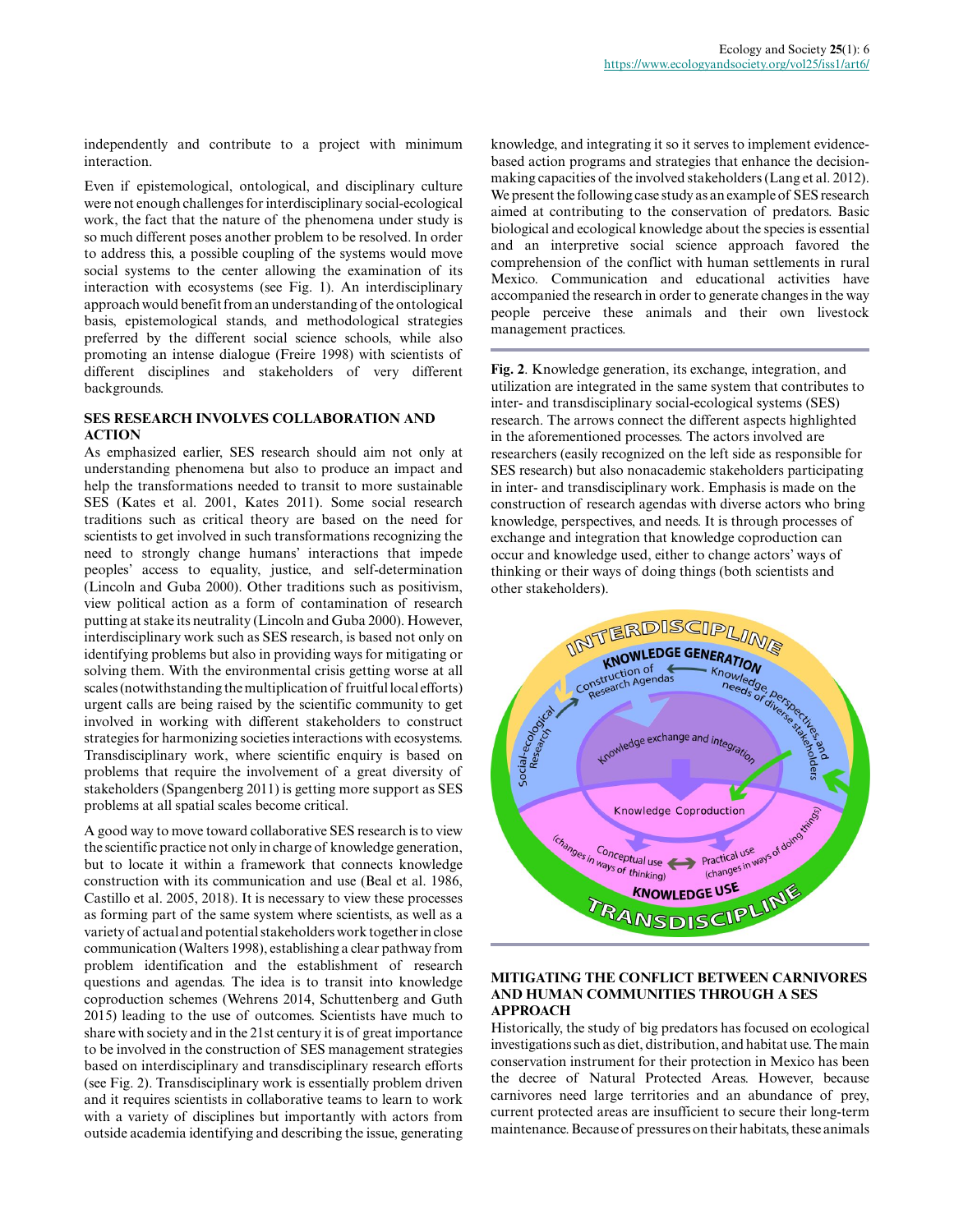are forced to live and roam closer and closer to human settlements, frequently damaging crops and livestock. In the southern part of Nuevo León in northeast Mexico, rural communities have serious problems with carnivores such as jaguars (*Panthera onca*), cougars (*Puma concolor*), and black bears (*Ursus americanus*) preying on their domestic animals. People mainly deal with the problem by killing medium and large sized animals. In order to understand and address this situation, we initiated a social-ecological project in 2009 that includes analyses of ecological aspects of the species, the socioeconomic and cultural dimensions of the conflict, as well as outreach activities aimed at effecting changes in the way people perceive the species, their attitudes toward carnivores and their livestock management.

Initially, several field visits to rural communities were conducted in order to get access to the people and to gather information through informal talks about the ideas people had about the predators. These visits helped to build trust among the people and the research team. This process was slow to come because predator species are under severe threat and under legal protection. Therefore, people do not like to talk or give information about them. Explaining the reasons for conducting the research took more than a year, but eventually the communities agreed to participate. Another strategy that was used was to approach local organizations through attending the annual meetings of the Livestock Associations comprising 200 members in Aramberri and 600 in General Zaragoza, two municipalities in the area (see Fig. 3). After explaining the aims of the study, which included evaluating the economic losses caused by predation and pledging to return the results to the locals, people were interested and accepted to participate. The research team was given permission to work and received full support. After obtaining people's consent, a survey (with closed and opened-ended questions) of 80 people in 60 rural communities showed that between 1992 and 2010 livestock losses accounted for almost US\$135,000. The animals that caused the most damage were black bears, followed by jaguars, cougars, coyotes (*Canis latrans*), bobcats (*Lynx rufus*), and grey fox (*Urocyon cinereoargentus*; Peña-Mondragón and Castillo 2013). Some people believed that if there were no predators, they would be in a better situation. Two workshops were conducted in the town of General Zaragoza and one in a rural settlement in Aramberri (average attendance was 20 people in each meeting) and apart from presenting the research results, the aim was to design solutions with the rural people to mitigate damages. Local people proposed that government should pay for the total losses they experienced and not only a percentage (as happens in some cases); they asked for free expert advice on how to minimize attacks on livestock and for economic support in order to build corrals for their animals. A workshop was also held in 2012 in Monterrey, the capital city of the state of Nuevo León with authorities from the environmental, agricultural, and rural development sectors. It was found that some of the participants did not know that there were jaguars present in the state. Listening to the results on economic losses, they agreed that it was an important issue to attend to. In 2013, financial support was obtained to buy and locate phototrapping cameras and 20 of these were placed on a privately owned ranch, whose family had been farmers but now own approximately 6000 hectares in a mountainous region where predators are found. The proprietor agreed to lend his land for the study and through the years

(2013-2015) more cameras were added to his ranch and in three surrounding ejidos (a tenure system in Mexico that combines private and communal lands where most rural producers in Mexico live; Morett-Sánchez and Cossío-Ruiz 2017). This was part of a community monitoring program that was an essential part of the project. An average of 15 cameras per year were placed at different sites (some were lost or broken) and around 128 thousand photos were obtained.

**Fig. 3**. Location of the study site in Nuevo León state, Mexico showing the two municipalities in which the work has been conducted.



Local people were trained to manage the cameras; they operated them, georeferenced the sites, changed memory sticks, and decided where to place them. All the participants where paid for their work and youths were provided with tablets and laptops in order to process the data collected. They created a database that included global positioning information. After a year, the computing equipment was given as a gift to all the participants in return for their service. Some of the findings include the identification of middle-sized mammals, the use of habitat by different species, and the activity patterns of jaguar, cougars, and their prey, but it was also possible to see unsupervised livestock moving through forests, increasing the risk of being killed by wild animals (González-González 2017, Chávez-Espino 2019, Guijosa-Guadarrama 2019). Through an interpretative social research approach we documented people's perceptions about the problem and their ideas regarding how to mitigate the damage done by carnivores. With the information generated, approximately 700 leaflets were written and illustrated with black and white images and were distributed in 40 communities. A public activity held in General Zaragoza called "The Tiger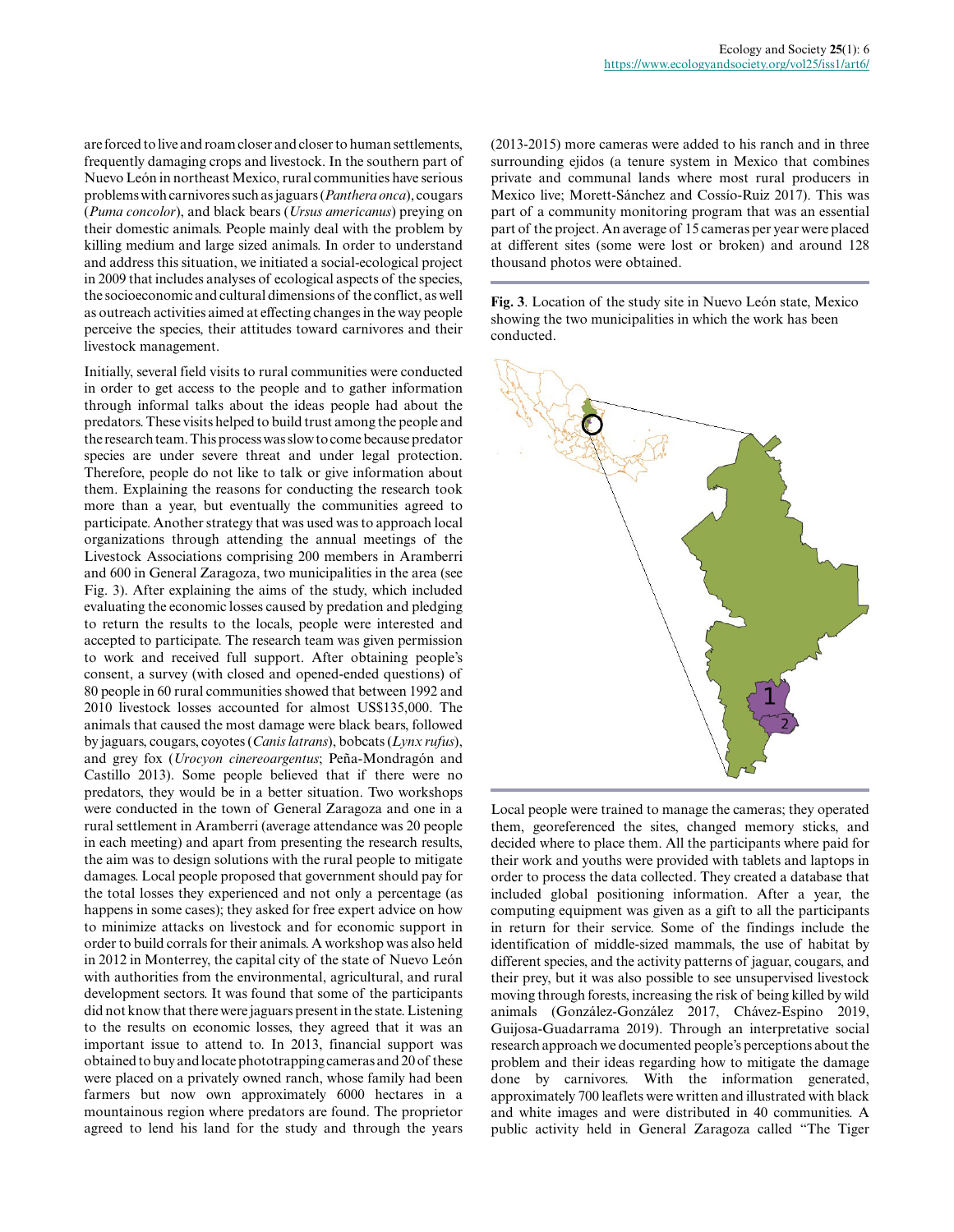Festival" (people call jaguars tigers) was organized in 2014 where 80 adults and 110 children attended. Games were prepared and short talks given on the biological aspects of jaguars and their ecological relevance. Information was also offered about the government's economic compensation when a wild animal kills livestock. An arts and crafts competition was organized for women interested in creating crafts with big animal motifs (information about how to participate was provided before the festival). Six fine crafts were submitted and three were awarded. Women received as prizes boxes with food, which they happily received. They expressed they felt proud because their work was recognized. All of these activities (Fig. 4) not only helped in the continuity of the research project, but contributed to the building of strong relationships with the local families. In 2015, the research aim continued to be on how people manage their livestock. It was found that certain practices favor predation such as letting the livestock move through forested areas and stay near rivers; having proper control of their herds not only reduces the possibility of killings, but also reduced the conflict between humans and carnivores. Similar results were found in a study conducted at the same time in southeast Mexico (Peña-Mondragón et al. 2017). Based on results from the two sites, a simple logbook was designed to keep records of animals (using black and white drawings instead of words) as well as a manual explaining actions that people can take to mitigate predation of their animals. They were both printed using governmental funds. In the southeast of Mexico 250 copies were distributed in six communities and the work is now being monitored. Funds are expected to be obtained in order to distribute similar materials in Nuevo León. It should be stressed however, that after the continuous interactions, as well as communication interventions, people have contacted the research team for advice when they have problems caused by predators. They even preserved the remains of a predator for the researchers to use (this shows the acknowledgement they have and an understanding that the goal is to prevent the big animals from disappearing or become extinct). We have been able to confirm that some small actions to better manage livestock have been taken by some families. The experience has shown that in order to mitigate and help solve the conflict between big predators and rural people, the social component needs to be in the foreground, considering at all times the ecological conditions. It can also be said that the socialecological approach to research requires close communication with rural communities, as well as organizing activities where children, young people, and families can participate in projects. The decreasing number of attacks on livestock by carnivores and the hunting of carnivores by humans illustrate the success of this approach

## **CONCLUSION**

In academic communities, scientists from different disciplines have been working on environmental problems for more than 50 years. Forming multidisciplinary teams, some are moving toward interdisciplinary approaches and others are working in transdisciplinary projects, all in an effort to respond to the urgent and distressing environmental crisis. Among the many themes in this field we can mention issues relating to environmental justice that are of great relevance in the urgent need to construct sustainable societies.

**Fig. 4**. Photos of the case study work. (A) presentation of the project to the Livestock Associations; (B) and (C) collection of data with local people (survey); (D) presenting the results to the Livestock Associations; (E) inviting people to participate in workshops aimed at finding solutions; (F) participants of a workshop in an ejido; (G) participants presenting proposals to mitigate the conflict; (H) workshop with governmental authorities in the capital city of Nuevo León; (I) planning with local people the biological monitoring of medium and large mammals; (J) installation of phototrapping cameras; (K) first images collected; (L) activities with children; and (M) woman who won the crafts contest at the Tiger Festival.



SES science is a broad and important umbrella under which social science involvement can occur in a variety of ways. Basic understanding by biophysical sciences and the diverse approaches of the social sciences are much needed if there is interest and commitment in the long-term maintenance of social-ecological systems from local to global scales. In the case above, the better the social and the ecological dimensions are thought through and are articulated in the project, the better the results obtained. SES scientists also need to become more active in the design, planning, and implementation of strategies that link their scientific findings to their use in conservation, restoration, territorial planning, as well as in the formulation and implementation of policies or other practices that support the transit toward sustainability. This is not an easy task, particularly because the biophysical sciences and the social sciences have been considered antagonistic and methodologically irreconcilable. However, moving social sciences to the center instead of maintaining the biophysical disciplines in the center can improve articulation among multi-, inter-, and transdisciplinary teams and projects. In the end, human decision are responsible for the environmental crisis, and as the case study above illustrates, people's participation in research projects provides valuable information that is necessary for local solutions and policy design.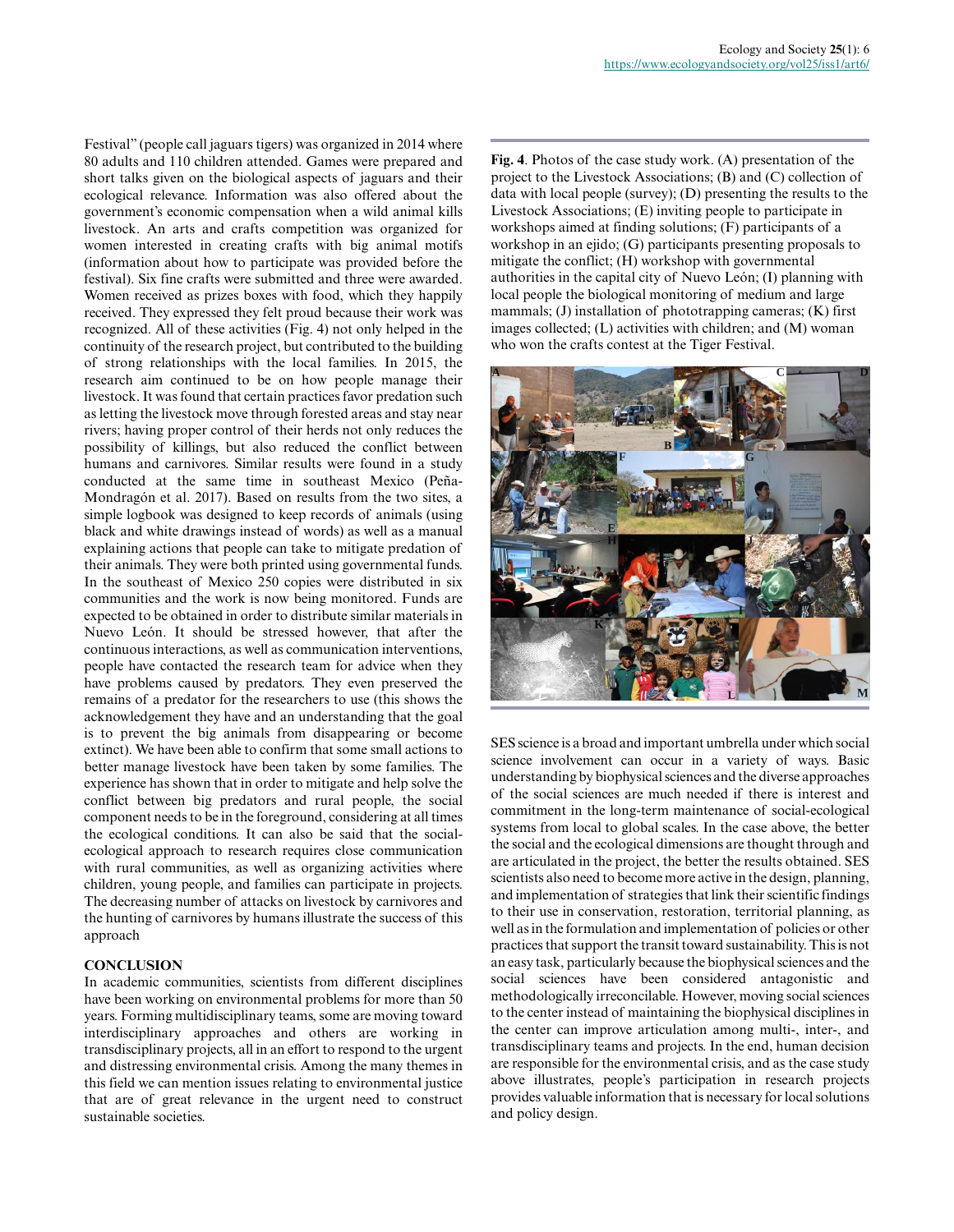*Responses to this article can be read online at:* [http://www.ecologyandsociety.org/issues/responses.](http://www.ecologyandsociety.org/issues/responses.php/11345) [php/11345](http://www.ecologyandsociety.org/issues/responses.php/11345)

#### **Acknowledgments:**

*This paper is part of a project about the social appropriation of social-ecological knowledge in Mexico, which received funding from Proyectos de Investigación e Innovación Tecnológica of the Universidad Nacional Autónoma de México (PAPIIT IN301817). We are very grateful to the anonymous reviewers that made suggestions and very relevant observations that improved our manuscript. We also thank Carlos Villaseñor for making the figures, Karla Tapia for her help with the references, and Sarah Bologna for the English editing.*

#### **LITERATURE CITED**

Adams, W. M. 2007. Thinking like a human: social science and the two cultures problem. *Oryx* 41:275-276. [https://doi.](https://doi.org/10.1017/S0030605307004131) [org/10.1017/S0030605307004131](https://doi.org/10.1017/S0030605307004131)

Adorno, T., H. Albert, T. Dahrendorf, J. Habermas, H. Pilot, and K. Popper. 1976. *The positivist dispute in German sociology*. Heinemann, London, UK.

Anderson, G. L, and M. Montero-Sieburth. 1998. *Educational qualitative research in Latin America: the struggle for a new paradigm*. Routledge, New York, New York, USA. [https://doi.](https://doi.org/10.4324/9781315048468) [org/10.4324/9781315048468](https://doi.org/10.4324/9781315048468) 

Balvanera, P., T. M. Daw, T. Gardner, B. Martín-López, A. Norström, C. Ifejika Speranza, M. Spierenburg, E. M. Bennett, M. Farfan, M. Hamann, J. N. Kittinger, T. Luthe, M. Maass, G. D. Peterson, and G. Pérez-Verdin. 2017. Key features for more successful place-based sustainability research on social-ecological systems: a Programme on Ecosystem Change and Society (PECS) perspective. *Ecology and Society* 22(1):14. [https://doi.](https://doi.org/10.5751/ES-08826-220114) [org/10.5751/ES-08826-220114](https://doi.org/10.5751/ES-08826-220114) 

Beal, G. M., W. Dissanayake, and S. Konoshima. 1986. *Knowledge generation, exchange, and utilization*. Westview, Boulder, Colorado, USA.

Begon, M., J. L. Harper, and C. R. Townsend. 1986. *Ecology: individuals, populations and communities*. Sinaver Associates Inc, Sunderland, Massachusetts, USA.

Berger, P. L., and T. Luckmann. 1991. *The social construction of reality*. Penguin Books, London, UK.

Berkes, F., J. Colding, and C. Folke, editors. 2003. *Navigating social-ecological systems: building resilience for complexity and change*. Cambridge University Press, Cambridge, UK. [https://doi.](https://doi.org/10.1017/CBO9780511541957) [org/10.1017/CBO9780511541957](https://doi.org/10.1017/CBO9780511541957)

Berkes, F., C. Folke, and J. Colding, editors. 1998. *Linking social and ecological systems: management practices and social mechanisms for building resilience*. Cambridge University Press, Cambridge, UK.

Brondizio, E. S., K. O'Brien, X. Bai, F. Biermann, W. Steffen, F. Berkhout, C. Cudennec, M. C. Lemos, A. Wolfe, J. Palma-Oliveira, and C. T. A. Chen. 2016. Re-conceptualizing the Anthropocene: a call for collaboration. *Global Environmental Change* 39:318-327.<https://doi.org/10.1016/j.gloenvcha.2016.02.006>

Cantrell, D. C. 1993. Alternative paradigms in environmental education research: the interpretive perspective. Pages 81-105 *in* R. Mrazek, editor. *Alternative paradigms in environmental education research*. North American Association for Environmental Education, Troy, Ohio, USA.

Castillo, A., A. Torres, A. Velázquez, and G. Bocco. 2005. The use of ecological science by rural producers: a case study in Mexico. *Ecological Applications* 15:745-756. [https://doi.](https://doi.org/10.1890/03-5360) [org/10.1890/03-5360](https://doi.org/10.1890/03-5360)

Castillo, A., J. H. Vega-Rivera, M. Pérez-Escobedo, G. Romo-Díaz, G. López-Carapia, and B. Ayala-Orozco. 2018. Linking social-ecological knowledge with rural communities in Mexico: lessons and challenges towards sustainability. *Ecosphere* 9(10): e02470.<https://doi.org/10.1002/ecs2.2470>

Chávez-Espino, E. 2019. *Patrones de actividad del Oso Negro en el Sur de Nuevo León, México*. Tesis licenciatura, Universidad Michoacana de San Nicolas de Hidalgo, México.

Clements, D. 1998. The historical foundations of ethnobiology. *Journal of Ethnobiology* 18(2):161-187.

Collins, S. L., S. R. Carpenter, S. M. Swinton, D. E. Orenstein, D. L. Childers, T. L. Gragson, N. B. Grimm, J. M. Grove, S. L. Harlan, J. P. Kaye, et al. 2011. An integrated conceptual framework for long-term social-ecological research. *Frontiers in Ecology and the Environment* 9(6):351-357. [https://doi.](https://doi.org/10.1890/100068) [org/10.1890/100068](https://doi.org/10.1890/100068)

De la Garza, E. 2012. La metodología marxista y el configuracionismo en América Latina. Pages 236-266 *in* E. De la Garza and G. Leyva, editors. *Tratado de metodología de las ciencias sociales: perspectivas actuales*. Fondo de Cultura Económica, Universidad Autónoma Metropolitana, Unidad Iztapalapa, México D.F., México.

Denzin, N. K., and Y. S. Lincoln, editors. 2000. *Handbook of qualitative research*. SAGE, Thousand Oaks, California, USA.

Drury, R., K. Homewood, and S. Randall. 2011. Less is more: the potential of qualitative approaches in conservation research. *Animal Conservation* 14:18-24. [https://doi.org/10.1111/](https://doi.org/10.1111/j.1469-1795.2010.00375.x) [j.1469-1795.2010.00375.x](https://doi.org/10.1111/j.1469-1795.2010.00375.x)

Durkheim, E. 2001. *Las reglas del método sociológico.* Fondo de Cultura Económica, México D.F, México.

Endter-Wada, J., D. Blahna, R. Krannich, and M. Brunson. 1998. A framework for understanding social science contributions to ecosystem management. *Ecological Applications* 8:891-904. [https://doi.org/10.1890/1051-0761\(1998\)008\[0891:AFFUSS\]2.0.CO;2](https://doi.org/10.1890/1051-0761(1998)008[0891:AFFUSS]2.0.CO;2) 

Ehrlich, P. R. 1989. Discussion: ecology and resource management: is ecological theory any good in practice? Pages 306-318 *in* J. Roughgarden, R. M. May, and S. A. Levin, editors. *Perspectives in ecological theory*. Princeton University Press, Princeton, New Jersey, USA. <https://doi.org/10.1515/9781400860180.306>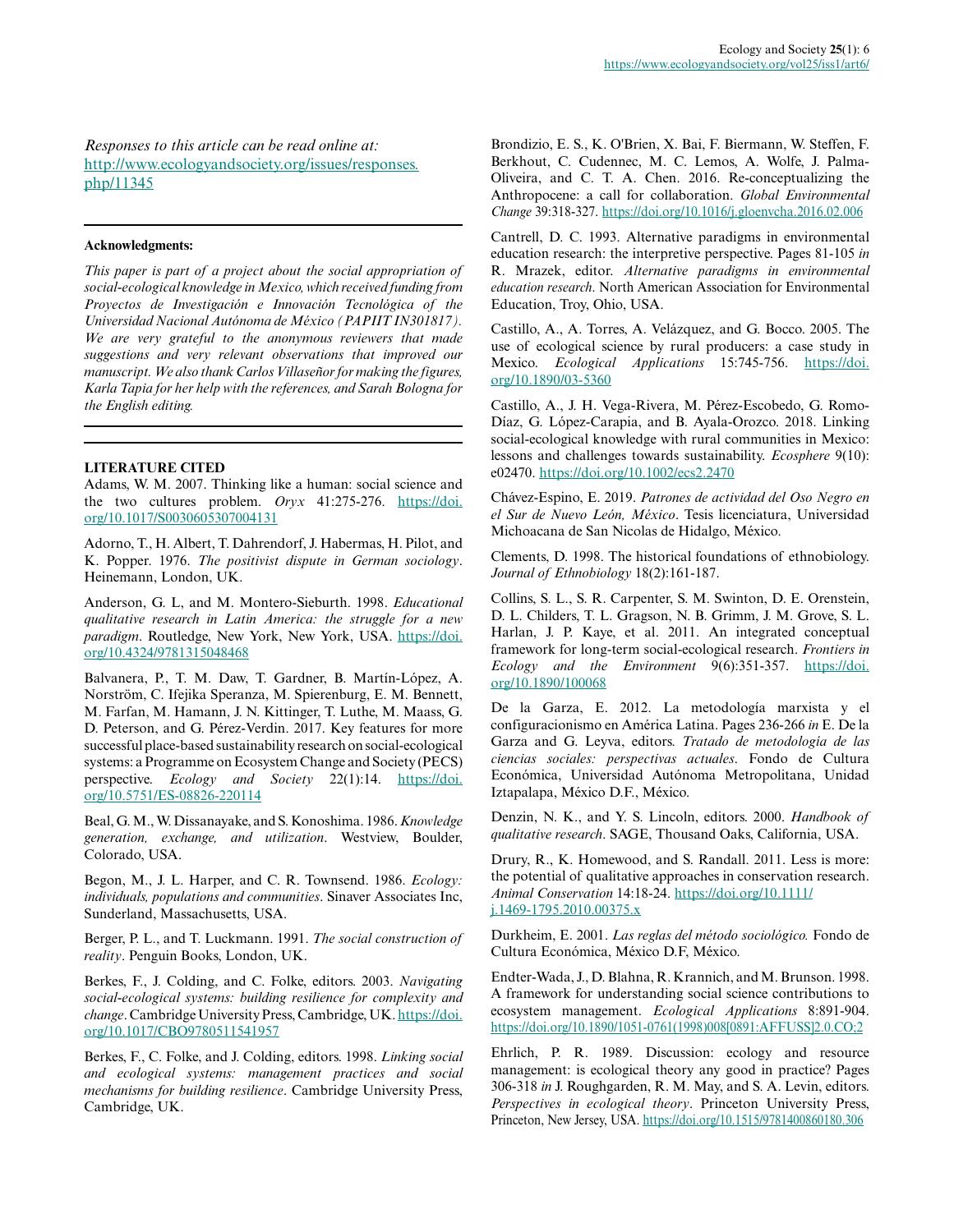Ehrlich, P. R. 1997. *A world of wounds: ecologists and the human dilemma*. Ecology Institute, Luhe, Germany.

Fontana, A., and J. H. Frey. 2000. The interview: from structured questions to negotiated text. Pages 645-672 *in* N. K. Denzin and Y. S. Lincoln, editors. *Handbook of qualitative research*. SAGE, Thousand Oaks, California, USA.

Fox, H. E., C. Christian, J. C. Nordby, O. R. W. Pergams, G. D. Peterson, and C. R. Pyke. 2006. Perceived barriers to integrating social science and conservation. *Conservation Biology* 20 (6):1817-1820.<https://doi.org/10.1111/j.1523-1739.2006.00598.x>

Freire, 1998. *¿Comunicación y extensión?* Siglo XXI Editores, México D.F, México.

Funtowicz, S. O., and J. R. Ravetz. 1993. Science for the postnormal age. *Futures* 25(7):739-755. [https://doi.org/10.1016/0016-3287](https://doi.org/10.1016/0016-3287(93)90022-L) [\(93\)90022-L](https://doi.org/10.1016/0016-3287(93)90022-L)

Funtowicz, S., and J. Ravetz. 2003. Post-normal science. *Internet encyclopaedia of ecological economics.* International Society of Ecological Economics, London, UK.

García, R. 2006. Epistemología y teoría del conocimiento. *Salud Colectiva* 2:(2)109-122.<https://doi.org/10.18294/sc.2006.60>

García, R. 2011. Interdisciplinariedad y sistemas complejos. *Revista Latinoamericana de Metodología de las Ciencias Sociales* 1(1):66-101.

Geertz, C. 1973. *The interpretation of culture*. Basic Books, New York, New York, USA.

Gibbons, M., C. Limoges, H. Nowotny, S. Schwartzman, P. Scott, and M. Trow. 1994. *The new production of knowledge: the dynamics of science and research in contemporary societies*. SAGE, Thousand Oaks, California, USA.

González-González, S. P. 2017. *Hábitos alimentarios del gato montés (Lynx rufus) en el sur de Nuevo León y su relación con la ganadería*. Tesis licenciatura. Universidad Nacional Autónoma de México, México

Guijosa-Guadarrama, E. 2019. *Interacciones espacio-temporales del puma con sus presas potenciales silvestres y domésticas en el sur de Nuevo León, México.* Tesis licenciatura. Universidad Nacional Autónoma de México, México

Haberl, H., V. Winiwarter, K. Andersson, R. U. Ayres, C. Boone, A. Castillo, G. Cunfer, M. Fischer-Kowalski, W. R. Freudenburg, E. Furman, R. Kaufmann, F. Krausmann, E. Langthaler, H. Lotze-Campen, M. Mirtl, C. L. Redman, A. Reenberg, A. Wardell, B. Warr, and H. Zechmeister. 2006. From LTER to LTSER: conceptualizing the socioeconomic dimension of longterm socioecological research. *Ecology and Society* 11(2):13. <https://doi.org/10.5751/ES-01786-110213>

Hernández, L. 2010. *Antes de empezar con metodologías participativas*. Observatorio nacional de ciudadanía y medio ambiente sostenible. Cuadernos CIMAS, Madrid, España.

Horkheimer, M. 2003. *Teoría Crítica*. Amorrortu Editores, Buenos Aires, Argentina.

Janesick, V. J. 2000. The choreography of qualitative research design: minuets, improvisations and crystallization. Pages 379-399 *in* N. K. Denzin and Y. S. Lincoln, editors. *Handbook of qualitative research*. SAGE, Thousand Oaks, California, USA.

Jardel, E. J., M. Maass, and V. Rivera-Monroy, editors. 2011. *La investigación ecológica de largo plazo en México*. Editorial Universitaria-Universidad de Guadalajara, Guadalajara, México.

Jones, P. C., and J. Q. Merritt. 1999. Critical thinking and interdisciplinarity in environmental higher education: the case for epistemological and values awareness. *Journal of Geography in Higher Education* 23:349-357. <https://doi.org/10.1080/03098269985290>

Kates, R. W. 2011. What kind of a science is sustainability science? *Proceedings of the National Academy of Sciences* 108 (49):19449-19450.<https://doi.org/10.1073/pnas.1116097108>

Kates, R. W., W. C. Clark, R. Corell, J. M. Hall, C. C. Jaeger, I. Lowe, J. J. McCarthy, H. J. Schellnhuber, B. Bolin, N. M. Dickson, S. Faucheux, G. C. Gallopin, A. Grübler, B. Huntley, J. Jäger, N. S. Jodha, R. E. Kasperson, A. Mabogunje, P. Matson, H. Mooney, B. Moore III, T. O'Riordan, and U. Svedin. 2001. Sustainability science. *Science* 292:641-642.<https://doi.org/10.1126/science.1059386>

Kuhn, T. 1970. *The structure of scientific revolutions*. The University of Chicago Press, Chicago, Illinois, USA.

Lang, D. J., A. Wiek, M. Bergmann, M. Stauffacher, P. Martens, P. Moll, M. Swilling, and C. J. Thomas. 2012. Transdisciplinary research in sustainability science: practice, principles, and challenges. *Sustainability Science* 7(1):25-43. [https://doi.](https://doi.org/10.1007/s11625-011-0149-x) [org/10.1007/s11625-011-0149-x](https://doi.org/10.1007/s11625-011-0149-x)

Lélé, S., and R. B. Norgaard. 2005. Practicing interdisciplinarity. *Bioscience* 55:967-975. [https://doi.org/10.1641/0006-3568\(2005\)](https://doi.org/10.1641/0006-3568(2005)055[0967:PI]2.0.CO;2) [055\[0967:PI\]2.0.CO;2](https://doi.org/10.1641/0006-3568(2005)055[0967:PI]2.0.CO;2) 

Lincoln, Y. S., and E. G. Guba. 2000. Paradigmatic controversies, contradictions, and emerging confluences. Pages 163-188 *in* N. K. Denzin and Y. S. Lincoln, editors. *Handbook of qualitative research*. SAGE, Thousand Oaks, California, USA.

Lubchenco, J., A. M. Olson, L. B. Brubaker, S. R. Carpenter, M. M. Holland, S. P. Hubbell, S. A. Levin, J. A. MacMahon, P. A. Matson, J. M. Melillo, et al. 1991. The sustainable biosphere initiative: an ecological research agenda: a report from the Ecological Society of America. *Ecology* 72:371-412. [https://doi.](https://doi.org/10.2307/2937183) [org/10.2307/2937183](https://doi.org/10.2307/2937183) 

MacMynowsky, D. P. 2007. Pausing at the brink of interdisciplinarity: power and knowledge at the meeting of social and biophysical science. *Ecology and Society* 12(1):20. [https://doi.](https://doi.org/10.5751/ES-02009-120120) [org/10.5751/ES-02009-120120](https://doi.org/10.5751/ES-02009-120120) 

Morett-Sánchez, J. C., and C. Cosío-Ruiz. 2017. Panorama de los ejidos y comunidades agrarias en México. *Agricultura, Sociedad y Desarrollo* 14:125-152.

Naiman, R. J. 1999. A perspective in interdisciplinary science. *Ecosystems* 2:292-295.<https://doi.org/10.1007/s100219900078>

Newing, H. 2011. *Conducting research in conservation: social science methods and practice.* Routledge, New York, New York, USA.<https://doi.org/10.4324/9780203846452>

Nicolescu, B. 2012. The need for transdisciplinarity in higher education in a globalized world. *Transdisciplinary Journal of Engineering & Science* 3:11-18.<https://doi.org/10.22545/2012/00031>